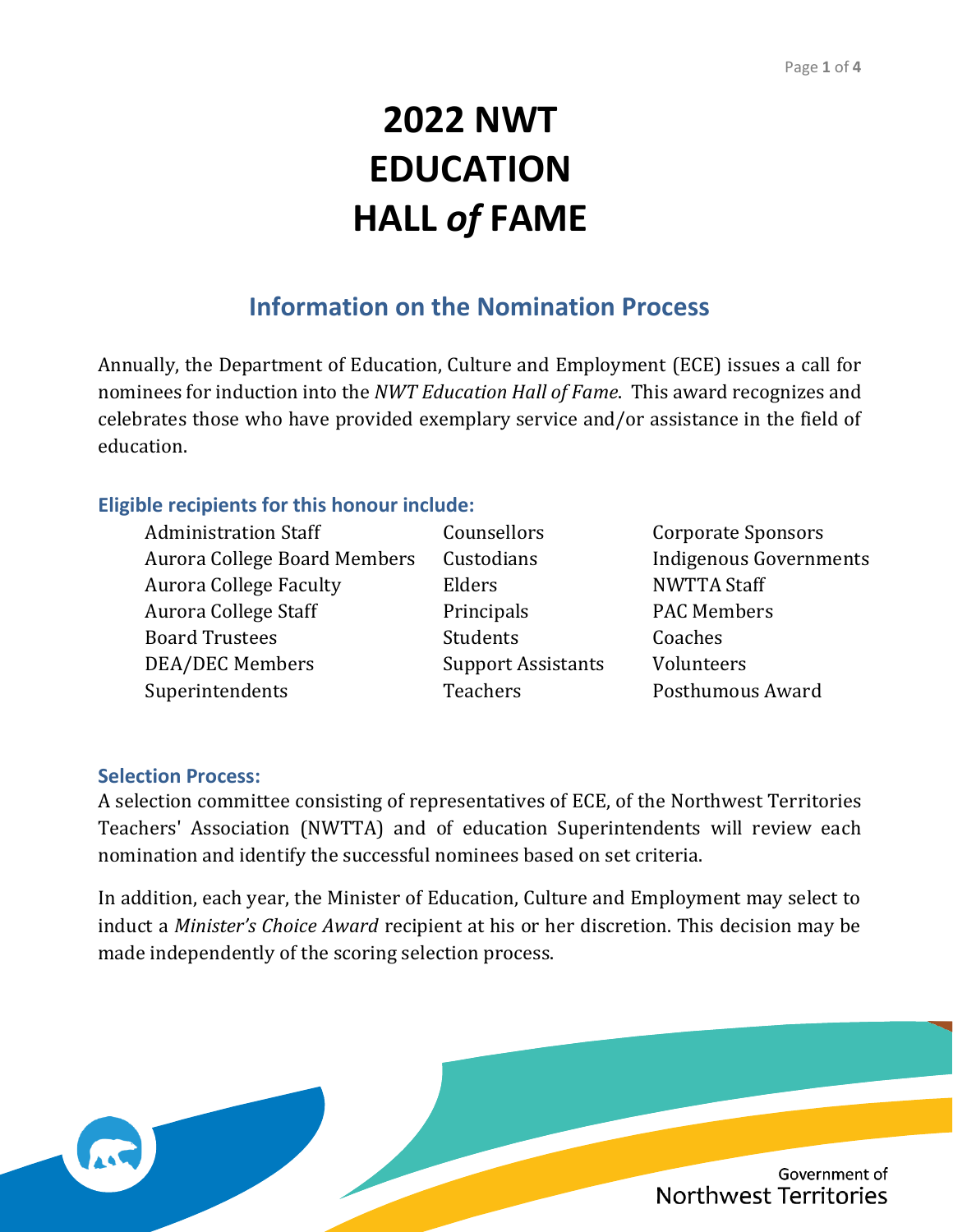#### **Nomination Package**

To be considered by the selection committee, a nomination package must contain:

- Personal contact information for both the nominee and the nominator
- One letter of support and/or reference
- Signature from the nominee indicating that they are aware of the nomination or signature from the nominator indicating that the nominee is aware of the nomination

#### **The deadline for all nominations is April 8, 2022.**

#### **Conditions and Criteria**

To be considered as an eligible candidate, a nominee:

- Must be a current resident of the Northwest Territories for at least five years, or must have been a resident for more than 15 years if currently residing outside the NWT
- Must have made a significant, long-term contribution to education in the NWT
- Must be independently motivated by a genuine desire to make a difference

Each nomination will be evaluated using the following equally graded criteria:

- 1. **Contributions to the Profession**: How the individual or group has contributed to education in the Northwest Territories
- 2. **Leadership Skills**: How the individual or group has demonstrated leadership combined with a contribution to education
- 3. **Support for Indigenizing Education**: How the individual or group supported and encouraged Indigenous cultures and languages
- 4. **Breadth of Impact**: How the individual or group has impacted an individual, school, colleagues and community
- 5. **Contribution to Community**: How the individual or group has been involved, supported or led community-based activities

Government of Northwest Territories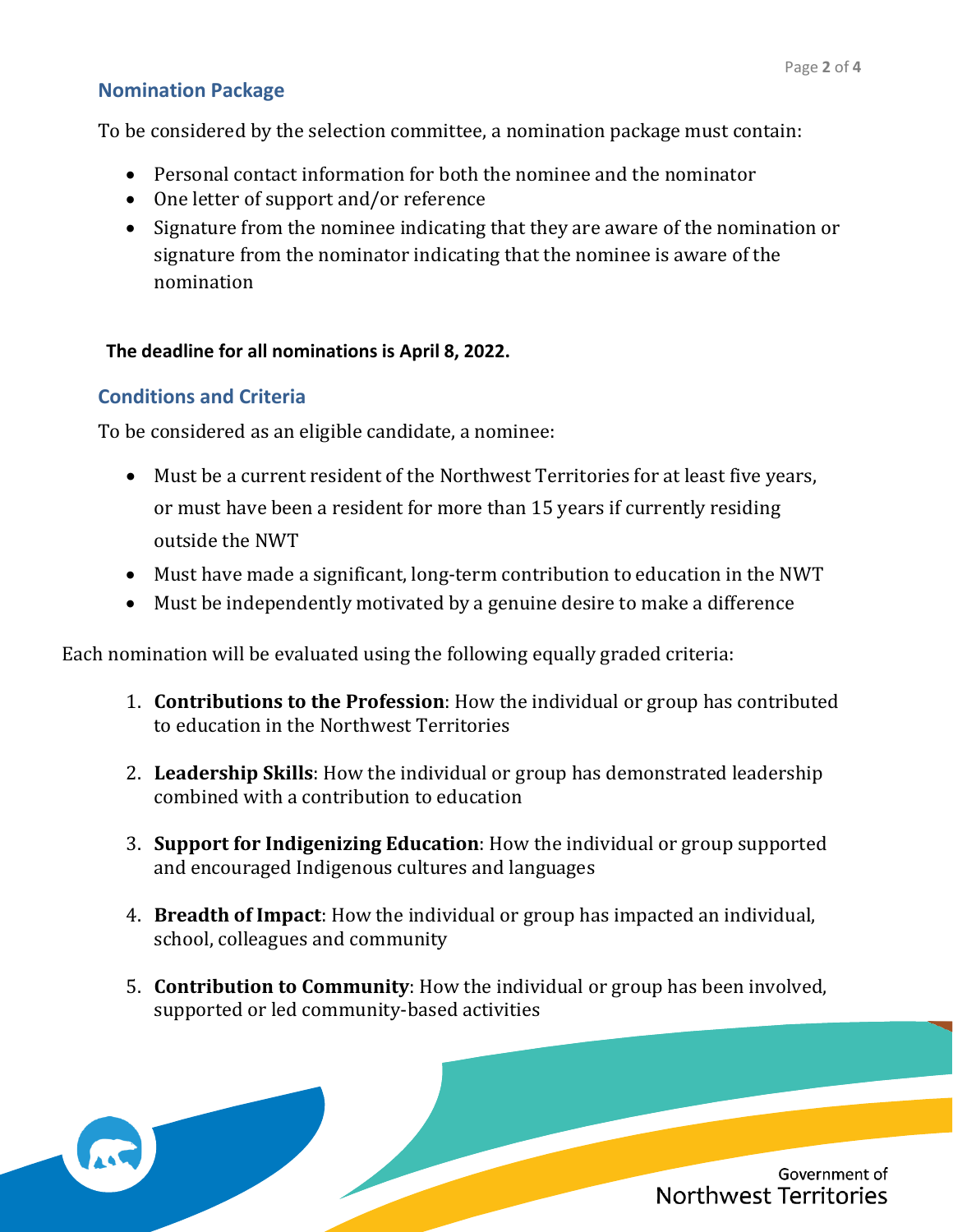## **2022 NWT EDUCATION HALL** *of* **FAME**

#### **Nomination Form**

### **Please submit this nomination form, support for the nomination, and all attachments to EducationHallofFame@gov.nt.ca by April 8, 2022**

| 1. | <b>NOMINATOR (YOU) INFORMATION</b>  |                                                                                                                       |  |
|----|-------------------------------------|-----------------------------------------------------------------------------------------------------------------------|--|
|    | <b>NOMINATOR NAME:</b>              |                                                                                                                       |  |
|    |                                     |                                                                                                                       |  |
|    | <b>PHONE NUMBER:</b>                |                                                                                                                       |  |
|    | <b>EMAIL:</b>                       |                                                                                                                       |  |
|    | How are you affiliated with the     |                                                                                                                       |  |
|    | nominee?                            |                                                                                                                       |  |
|    |                                     |                                                                                                                       |  |
| 2. | <b>NOMINEE INFORMATION</b>          |                                                                                                                       |  |
|    | <b>NOMINEE NAME:</b>                |                                                                                                                       |  |
|    |                                     |                                                                                                                       |  |
|    | <b>HOME COMMUNITY:</b>              |                                                                                                                       |  |
|    | <b>PHONE NUMBER:</b>                | <u> 1989 - Johann Stein, marwolaethau a bhann an t-Amhain ann an t-Amhain an t-Amhain an t-Amhain an t-Amhain an </u> |  |
|    | <b>EMAIL:</b>                       |                                                                                                                       |  |
|    | <b>Nominee Connection with the</b>  |                                                                                                                       |  |
|    | <b>Education System</b>             |                                                                                                                       |  |
|    | (i.e. Student /Teacher /Volunteer / |                                                                                                                       |  |
|    | Parent/Coach/etc.)                  |                                                                                                                       |  |
|    |                                     |                                                                                                                       |  |

#### **3. SIGNATURES**

*Nominator Signature Date*

By signing below, the nominee confirms that the NWT residency conditions outlined on page 2 have been met and that the nominee consents to the submission of their nomination package.

| Nominee Signature | Date |
|-------------------|------|
|                   |      |